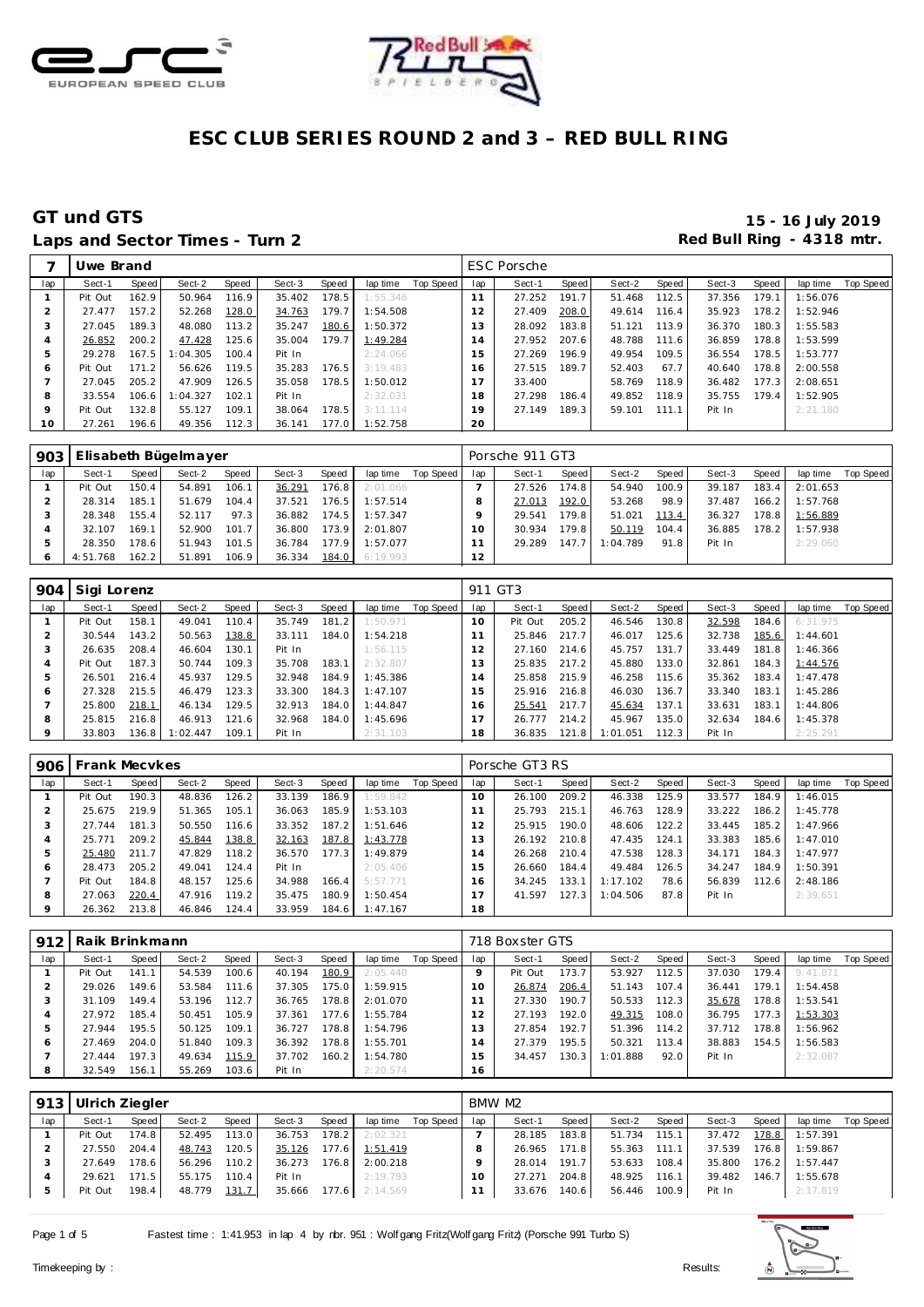



# **GT und GTS** 16 July 2019<br>
Laps and Sector Times - Turn 2 **15 - 16 July 2019**<br>
Red Bull Ring - 4318 mtr.

 $\sim$  1

 $\mathbf{1}$ 

Laps and Sector Times - Turn 2 26.645 208.8 51.120 105.5 37.375 168.2 1:55.140 **12**

| 915 | Hangl-Hangl |       |        |       |        |        |          |           |                | ESC Porsche GT3 |       |        |                    |        |       |          |           |
|-----|-------------|-------|--------|-------|--------|--------|----------|-----------|----------------|-----------------|-------|--------|--------------------|--------|-------|----------|-----------|
| lap | Sect-1      | Speed | Sect-2 | Speed | Sect-3 | Speed  | lap time | Top Speed | lap            | Sect-1          | Speed | Sect-2 | Speed              | Sect-3 | Speed | lap time | Top Speed |
|     | Pit Out     | 124.0 | 55.173 | 111.3 | 38.059 | 171.4  | 2:08.695 |           | 8              | 27.914          | 179.2 | 55.699 | 89.1               | Pit In |       | 2:25.297 |           |
|     | 28.459      | 177.2 | 54.428 | 113.0 | 40.377 | 175.9  | 2:03.264 |           | o              | Pit Out         | 162.2 | 53.896 | 112.0              | 35.694 | 186.5 | 4:01.048 |           |
|     | 28.257      | 187.7 | 52.080 | 109.5 | 36.858 | 184.3  | 1:57.195 |           | 10             | 27.659          | 191.7 | 51.092 | 116.4              | 35.247 | 184.6 | 1:53.998 |           |
| 4   | 28.425      | 187.3 | 55.170 | 113.0 | 38.672 | 184.01 | 2:02.267 |           |                | 26.603          | 197.3 | 49.670 | 111.6              | 37.285 | 188.5 | 1:53.558 |           |
|     |             |       |        | 120.3 | 39.896 | 177.6  | 2:02.052 |           | 12             | 27.021          | 198.8 | 55.682 | 99.4               | 36.190 | 186.2 | 1:58.893 |           |
|     | 31.929      | 118.3 | 53.091 | 118.7 | 36.918 | 180.3  | 2:01.938 |           | 13             | 27.106          | 182.6 | 49.815 | 109.8 <sub>1</sub> | 36.380 | 185.9 | 1:53.301 |           |
|     | 28.342      | 181.0 | 56.353 | 117.4 | 36.564 | 183.1  | 2:01.259 |           | $\overline{4}$ | 28.201          | 166.5 | 56.601 | 82.6               | Pit In |       | 2:52.576 |           |

| 916     | Hangl-Hangl |       |        |       |        |       |          |           |     | ESC Porsche GT3 |       |        |       |        |       |          |           |
|---------|-------------|-------|--------|-------|--------|-------|----------|-----------|-----|-----------------|-------|--------|-------|--------|-------|----------|-----------|
| lap     | Sect-1      | Speed | Sect-2 | Speed | Sect-3 | Speed | lap time | Top Speed | lap | Sect-1          | Speed | Sect-2 | Speed | Sect-3 | Speed | lap time | Top Speed |
|         | 26.474      | 157.0 | 48.622 | 119.5 | 33.369 | 189.5 | 1:48.465 |           | 13  | 25.360          | 223.6 | 45.921 | 117.4 | 33.558 | 188.8 | 1:44.839 |           |
|         | 25.073      | 225.4 | 44.965 | 137.8 | 32.102 | 191.8 | 1:42.140 |           | 14  | 25.477          | 225.9 | 45.902 | 119.2 | 35.867 | 186.5 | 1:47.246 |           |
| 3       | 25.093      | 227.3 | 44.810 | 133.0 | 33.455 | 190.1 | 1:43.358 |           | 15  | 27.989          | 205.2 | 45.854 | 131.7 | 33.438 | 189.8 | 1:47.281 |           |
|         | 24.975      | 221.7 | 44.754 | 139.2 | 32.368 | 190.5 | 1:42.097 |           | 16  | 25.465          | 206.4 | 46.947 | 114.2 | 34.347 | 189.8 | 1:46.759 |           |
|         | 25.276      | 222.6 | 45.172 | 142.5 | 32.650 | 189.8 | 1:43.098 |           |     | 25.320          | 219.5 | 46.173 | 132.4 | 33.313 | 189.8 | 1:44.806 |           |
| Ô       | 26.877      | 177.4 | 49.812 | 115.1 | 37.007 | 181.2 | 1:53.696 |           | 18  | 25.583          | 219.9 | 46.074 | 127.1 | 33.101 | 190.5 | 1:44.758 |           |
|         | 29.556      | 134.8 | 50.831 | 131.7 | 34.647 | 191.8 | 1:55.034 |           | 19  | 25.707          | 218.6 | 45.923 | 137.1 | 33.462 | 190.1 | 1:45.092 |           |
| 8       | 28.071      | 165.9 | 49.242 | 114.4 | Pit In |       | 2:21.108 |           | 20  | 25.366          | 221.3 | 45.397 | 138.1 | 32.794 | 189.5 | 1:43.557 |           |
| $\circ$ | Pit Out     | 206.4 | 48.069 | 118.2 | 34.105 | 188.5 | 3:17.575 |           | 21  | 25.213          | 223.1 | 46.449 | 113.2 | 34.005 | 190.1 | 1:45.667 |           |
| 10      | 25.766      | 217.7 | 46.987 | 130.4 | 34.105 | 189.5 | 1:46.858 |           | 22  | 25.194          | 217.2 | 46.094 | 134.0 | 32.796 | 190.5 | 1:44.084 |           |
| 11      | 25.500      | 219.0 | 45.770 | 135.3 | 33.751 | 188.5 | 1:45.021 |           | 23  | 25.193          | 222.2 | 45.370 | 136.0 | 32.774 | 190.8 | 1:43.337 |           |
| 12      | 25.573      | 214.2 | 46.022 | 130.1 | 33.612 | 187.5 | 1:45.207 |           | 24  | 25.468          | 217.7 | 46.890 | 127.1 | 34.220 | 190.5 | 1:46.578 |           |

| 928 | Michael Berndt |       |          |       |        |       |          |           |     | Porsche 991.2 Turbo S |       |          |       |        |       |          |           |
|-----|----------------|-------|----------|-------|--------|-------|----------|-----------|-----|-----------------------|-------|----------|-------|--------|-------|----------|-----------|
| lap | Sect-1         | Speed | Sect-2   | Speed | Sect-3 | Speed | lap time | Top Speed | lap | Sect-1                | Speed | Sect-2   | Speed | Sect-3 | Speed | lap time | Top Speed |
|     | Pit Out        | 153.2 | 57.091   | 95.2  | 40.489 | 168.0 | 2:11.302 |           | 12  | 28.679                | 171.0 | 51.666   | 109.3 | 38.118 | 168.8 | 1:58.463 |           |
|     | 29.103         | 181.3 | 52.410   | 95.7  | 37.987 | 171.2 | 1:59.500 |           | 13  | 29.096                | 182.9 | 52.127   | 111.8 | 37.615 | 169.8 | 1:58.838 |           |
|     | 34.043         | 125.8 | 1:05.316 | 101.1 | 38.579 | 169.8 | 2:17.938 |           | , 4 | 35.471                | 100.6 | 59.900   | 110.2 | 37.392 | 170.9 | 2:12.763 |           |
| 4   | 29.593         | 170.7 | 54.791   | 101.9 | 40.971 | 168.8 | 2:05.355 |           | 5   | 28.859                | 192.0 | 53.102   | 113.0 | 38.109 | 171.2 | 2:00.070 |           |
| 5   | 29.165         | 174.3 | 52.972   | 102.9 | 40.321 | 169.0 | 2:02.458 |           | 16  | 31.732                | 109.2 | 1:24.197 | 81.7  | 56.940 | 81.2  | 2:52.869 |           |
| 6   | 31.744         | 130.3 | 1:04.628 | 106.1 | 37.724 | 170.6 | 2:14.096 |           | 7   | 41.412                | 164.9 | 54.498   | 97.5  | 38.535 | 170.1 | 2:14.445 |           |
|     | 28.616         | 184.1 | 50.373   | 111.6 | 38.124 | 170.6 | 1:57.113 |           | 18  | 28.883                | 178.9 | 50.797   | 114.2 | 36.854 | 173.6 | 1:56.534 |           |
| 8   | 36.574         | 96.8  | 1:03.529 | 94.2  | 39.230 | 170.9 | 2:19.333 |           | 19  | 28.765                | 183.2 | 50.249   | 109.8 | 37.366 | 163.4 | 1:56.380 |           |
| 9   | 28.760         | 182.6 | 51.722   | 100.2 | 39.052 | 171.4 | 1:59.534 |           | 20  | 30.577                | 142.4 | 56.049   | 110.9 | 36.794 | 163.6 | 2:03.420 |           |
| 10  | 28.615         | 184.4 | 51.289   | 106.9 | 38.337 | 170.3 | 1:58.241 |           | 21  | 29.244                | 178.3 | 51.323   | 113.2 | 37.750 | 164.6 | 1:58.317 |           |
| 11  | 28.634         | 165.2 | 53.842   | 106.3 | 39.253 | 167.4 | 2:01.729 |           | 22  |                       |       |          |       |        |       |          |           |

| 935 |         |       | Bernhard Bügelmayer |       |        |       |          |           |     | Porsche 991 Turbo |       |        |       |        |       |           |           |
|-----|---------|-------|---------------------|-------|--------|-------|----------|-----------|-----|-------------------|-------|--------|-------|--------|-------|-----------|-----------|
| lap | Sect-1  | Speed | Sect-2              | Speed | Sect-3 | Speed | lap time | Top Speed | lap | Sect-1            | Speed | Sect-2 | Speed | Sect-3 | Speed | lap time  | Top Speed |
|     | Pit Out | 137.7 | 54.493              | 116.9 | 37.250 | 173.9 | 2:05.599 |           |     | 27.614            | 192.7 | 52.694 | 111.6 | Pit In |       | 2:22.493  |           |
|     | 27.860  | 195.9 | 48.357              | 118.4 | 34.095 | 185.2 | 1:50.312 |           | 10  | Pit Out           | 153.2 | 49.295 | 117.9 | 37.468 | 181.8 | 15:08.019 |           |
| 3   | 27.009  | 199.5 | 49.057              | 107.4 | 37.935 | 184.3 | 1:54.001 |           |     | 30.015            | 149.8 | 57.439 | 72.2  | 38.272 | 184.6 | 2:05.726  |           |
| 4   | 28.210  | 181.3 | 54.121              | 102.7 | 39.084 | 181.5 | 2:01.415 |           |     | 26.618            | 211.3 | 46.762 | 116.9 | 35.631 | 184.6 | 1:49.011  |           |
| 5   | 27.701  | 166.2 | 56.335              | 108.0 | Pit In |       | 2:11.261 |           | 13  | 26.191            | 202.9 | 47.749 | 113.9 | 35.878 | 184.9 | 1:49.818  |           |
| 6   | Pit Out | 193.8 | 48.725              | 113.2 | 34.355 | 184.6 | 2:15.372 |           | 14  | 26.514            | 210.0 | 47.208 | 114.6 | 34.182 | 184.9 | 1:47.904  |           |
|     | 27.601  | 181.0 | 49.819              | 108.9 | 34.877 | 184.6 | 1:52.297 |           | 15  | 26.553            | 208.4 | 47.645 | 112.7 | 33.795 | 185.6 | 1:47.993  |           |
| 8   | 26.873  | 158.8 | 56.166              | 101.9 | 38.079 | 182.4 | 2:01.118 |           | 16  |                   |       |        |       |        |       |           |           |

| 946 |         |       | Niemuth-Buttmann |       |        |       |          |           | 991 GT3 |         |       |          |       |        |       |          |           |
|-----|---------|-------|------------------|-------|--------|-------|----------|-----------|---------|---------|-------|----------|-------|--------|-------|----------|-----------|
| lap | Sect-1  | Speed | Sect-2           | Speed | Sect-3 | Speed | lap time | Top Speed | lap     | Sect-1  | Speed | Sect-2   | Speed | Sect-3 | Speed | lap time | Top Speed |
|     | Pit Out | 174.0 | 46.975           | 128.3 | 33.911 | 183.1 | 1:48.977 |           | 10      | 29.112  | 175.4 | 50.282   | 115.9 | 34.712 | 185.6 | 1:54.106 |           |
|     | 25.667  | 196.6 | 47.490           | 123.3 | 34.066 | 187.5 | 1:47.223 |           |         | 25.514  | 208.8 | 45.845   | 129.2 | 32.965 | 187.8 | 1:44.324 |           |
| 3   | 26.980  | 170.1 | 50.378           | 110.2 | 36.085 | 187.8 | 1:53.443 |           |         | 32.774  | 129.1 | 1:03.459 | 97.3  | Pit In |       | 2:33.128 |           |
|     | 27.245  | 146.5 | : 03.059         | 84.6  | Pit In |       | 2:29.677 |           | 3       | Pit Out | 198.8 | 46.994   | 129.8 | 34.215 | 192.5 | 7:26.572 |           |
| ь   | Pit Out | 196.6 | 48.435           | 130.1 | 33.355 | 186.9 | 2:08.834 |           | 14      | 25.363  | 209.2 | 46.588   | 125.3 | 33.448 | 191.8 | 1:45.399 |           |
| 6   | 25.626  | 210.0 | 46.152           | 125.6 | 32.983 | 187.2 | 1:44.761 |           | 5       | 25.081  | 221.7 | 45.531   | 120.5 | 33.451 | 191.8 | 1:44.063 |           |
|     | 25.953  | 201.4 | 56.104           | 106.9 | 36.166 | 184.3 | 1:58.223 |           | 16      | 25.025  | 217.2 | 45.540   | 130.8 | 32.632 | 189.8 | 1:43.197 |           |
| 8   | 27.676  | 180.1 | 46.771           | 125.3 | 32.757 | 188.5 | 1:47.204 |           |         | 25.182  | 217.7 | 45.523   | 128.6 | 32.832 | 192.2 | 1:43.537 |           |
| 9   | 25.739  | 212.1 | 46.874           | 128.0 | 33.472 | 188.2 | 1:46.085 |           | 18      | 30.048  | 135.9 | 56.354   | 108.2 | Pit In |       | 2:16.889 |           |

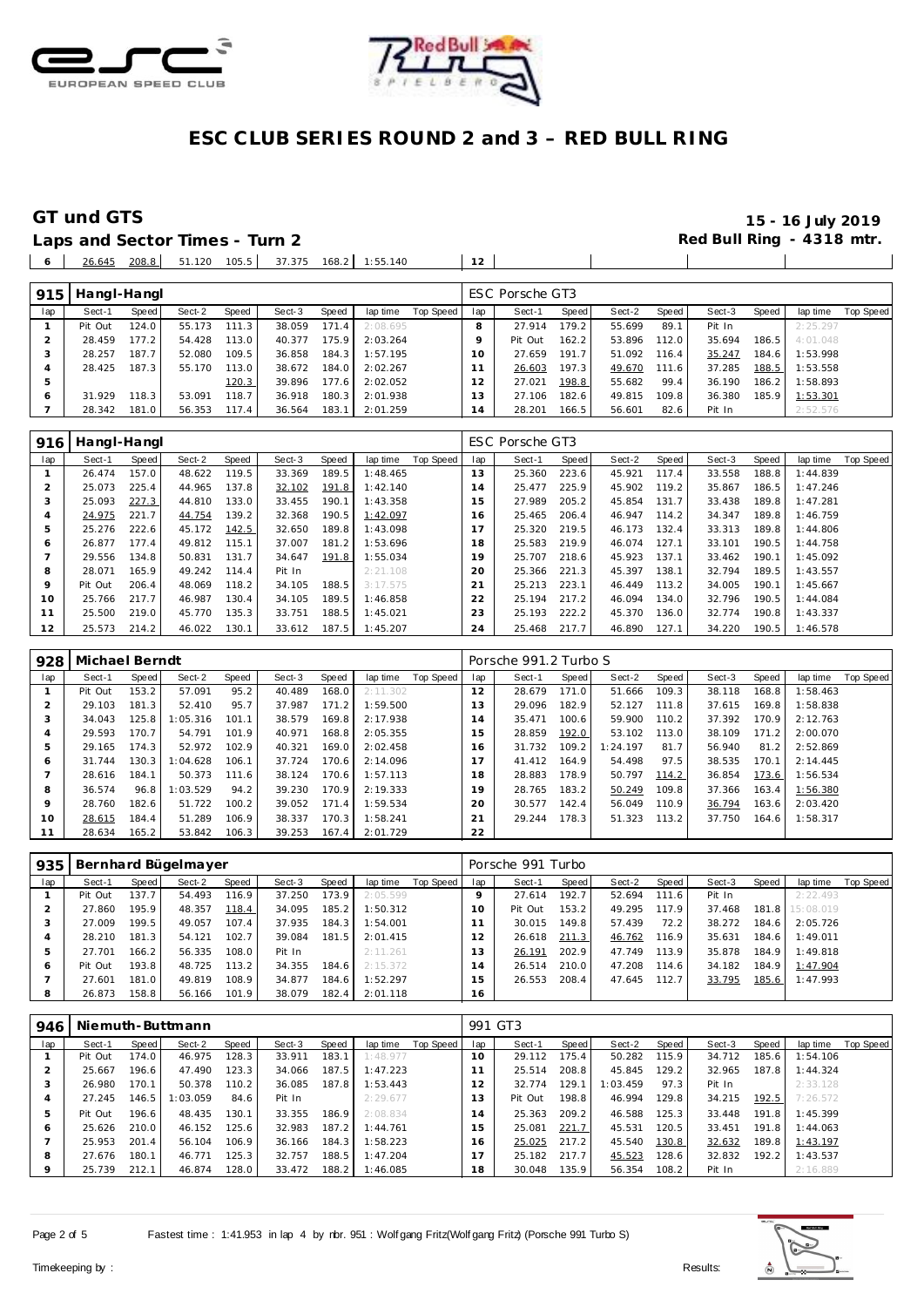



## Laps and Sector Times - Turn 2 **Red Bull Ring - 4318 mtr.**

|     |         |       | 948   Michael Eidenmüller |                |        |       |          |           |     | 911 GT3 RS |       |          |       |        |         |                |           |
|-----|---------|-------|---------------------------|----------------|--------|-------|----------|-----------|-----|------------|-------|----------|-------|--------|---------|----------------|-----------|
| lap | Sect-1  | Speed | Sect-2                    | Speed <b>i</b> | Sect-3 | Speed | lap time | Top Speed | lap | Sect-1     | Speed | Sect-2   | Speed | Sect-3 | Speed   | lap time       | Top Speed |
|     | Pit Out | 175.4 | 51.480                    | 99.6           | 35.245 | 196.0 | 1:57.083 |           |     | 26.557     | 206.0 | 47.256   | 108.0 | 35.638 |         | 193.2 1:49.451 |           |
|     | 27.397  | 164.9 | 50.388                    | 109.5          | 39.291 | 195.7 | 1:57.076 |           |     | 27.871     | 154.1 | 49.405   | 123.6 | 36.121 | 196.4   | 1:53.397       |           |
|     | 28.177  | 139.5 | 52.073                    | 114.4          | 34.455 | 196.0 | 1:54.705 |           |     | 25.375     | 228.8 | 46.117   | 119.2 | 33.946 | $196.4$ | 1:45.438       |           |
|     | 25.491  | 225.4 | 46.768                    | 117.1          | Pit In |       | 2:00.018 |           |     | 28.618     | 157.7 | 1:02.411 | 102.1 | Pit In |         | 2:27.326       |           |
|     | Pit Out | 201.7 | 47.993                    | 117.1          | 33.174 | 197.4 | 2:49.190 |           | 10  |            |       |          |       |        |         |                |           |

| 951     | Wolfgang Fritz |                    |          |       |        |       |          |           |                | Porsche 991 Turbo S |       |          |       |        |       |          |           |
|---------|----------------|--------------------|----------|-------|--------|-------|----------|-----------|----------------|---------------------|-------|----------|-------|--------|-------|----------|-----------|
| lap     | Sect-1         | Speed I            | Sect-2   | Speed | Sect-3 | Speed | lap time | Top Speed | lap            | Sect-1              | Speed | Sect-2   | Speed | Sect-3 | Speed | lap time | Top Speed |
|         | Pit Out        | 171.2              | 50.771   | 119.2 | 36.119 | 183.1 | 1:54.813 |           | 10             | Pit Out             | 160.7 | 49.261   | 113.4 | 34.395 | 201.5 | 9:38.667 |           |
|         | 25.600         | 217.2 <sub>1</sub> | 47.216   | 112.7 | 37.112 | 201.1 | 1:49.928 |           |                | 25.886              | 178.0 | 48.449   | 125.6 | 35.084 |       | 1:49.419 |           |
| 3       | 28.208         | 123.9              | 51.970   | 115.6 | 33.709 | 202.6 | 1:53.887 |           | $\overline{2}$ | 24.873              | 208.8 | 47.923   | 120.5 | 33.670 | 200.4 | 1:46.466 |           |
| 4       | 24.375         | 219.9              | 45.246   | 129.5 | 32.332 | 200.4 | 1:41.953 |           | 3              | 25.185              | 189.0 | 46.807   | 128.0 | 36.005 | 197.8 | 1:47.997 |           |
| 5       | 24.640         | 218.1              | 44.846   | 127.7 | 32.916 | 201.5 | 1:42.402 |           | $\overline{4}$ | 24.793              | 216.4 | 46.847   | 110.4 | 35.457 | 197.4 | 1:47.097 |           |
| O       | 25.024         | 220.4              | 46.309   | 104.0 | 35.098 | 201.5 | 1:46.431 |           | 5              | 26.829              | 191.7 | 49.439   | 124.1 | 35.220 | 200.0 | 1:51.488 |           |
|         | 25.009         | 209.2              | 47.317   | 119.7 | 33.261 | 201.5 | 1:45.587 |           | 6              | 25.317              | 199.9 | 46.020   | 125.9 | 33.523 | 198.5 | 1:44.860 |           |
| 8       | 25.585         | 198.4              | 47.713   | 117.9 | 37.801 | 138.1 | 1:51.099 |           |                | 25.736              | 198.4 | 46.981   | 130.1 | 34.914 | 200.0 | 1:47.631 |           |
| $\circ$ | 35.207         | 118.8              | 1:01.211 | 108.0 | Pit In |       | 2:28.493 |           | 18             | 24.778              | 208.4 | 1:00.188 | 72.9  | Pit In |       | 2:36.956 |           |

| 955 | Ludger Hinsken |       |        |       |        |       |           |           |     | ESC McLaren 540 s |       |        |       |        |       |          |           |
|-----|----------------|-------|--------|-------|--------|-------|-----------|-----------|-----|-------------------|-------|--------|-------|--------|-------|----------|-----------|
| lap | Sect-1         | Speed | Sect-2 | Speed | Sect-3 | Speed | lap time  | Top Speed | lap | Sect-1            | Speed | Sect-2 | Speed | Sect-3 | Speed | lap time | Top Speed |
|     | Pit Out        | 151.0 | 50.891 | 116.6 | 34.528 | 198.9 | 1:56.831  |           |     | 25.520            | 199.1 | 47.368 | 119.5 | 35.511 | 161.2 | 1:48.399 |           |
|     | 25.617         | 193.8 | 50.078 | 114.9 | 34.663 | 197.4 | 1:50.358  |           |     | 26.776            | 203.3 | 46.937 | 116.1 | 34.766 | 197.1 | 1:48.479 |           |
|     | 25.388         | 208.0 | 47.466 | 123.3 | 34.173 | 175.0 | 1:47.027  |           | 10  | 25.546            | 196.9 | 47.545 | 116.1 | 34.654 | 197.8 | 1:47.745 |           |
|     | 26.355         | 195.5 | 46.941 | 117.9 | 34.166 | 194.6 | 1:47.462  |           |     | 26.006            | 187.0 | 48.096 | 118.7 | 35.063 | 197.1 | 1:49.165 |           |
|     | 25.817         | 199.5 | 48.110 | 107.4 | Pit In |       | 2:05.093  |           |     | 25.384            | 207.2 | 47.295 | 117.1 | 34.122 | 198.2 | 1:46.801 |           |
| c   | Pit Out        | 171.2 | 48.952 | 113.9 | 35.066 | 193.5 | 10:40.867 |           | 13  | 25.437            | 208.0 | 47.517 | 121.9 | 34.839 | 195.3 | 1:47.793 |           |
|     | 26.098         | 188.0 | 47.205 | 120.5 | 34.621 | 196.0 | 1:47.924  |           | 14  | 25.744            | 205.2 | 49.157 | 104.9 | Pit In |       | 2:12.003 |           |

| 956     | Erich Hoch |       |         |       |        |       |          |           |                | Porsche GT3 991.2 |       |          |       |        |       |          |           |
|---------|------------|-------|---------|-------|--------|-------|----------|-----------|----------------|-------------------|-------|----------|-------|--------|-------|----------|-----------|
| lap     | Sect-1     | Speed | Sect-2  | Speed | Sect-3 | Speed | lap time | Top Speed | lap            | Sect-1            | Speed | Sect-2   | Speed | Sect-3 | Speed | lap time | Top Speed |
|         | Pit Out    | 119.0 | :04.855 | 91.1  | 43.278 | 177.6 | 2:29.071 |           |                | 25.708            | 223.1 | 47.019   | 120.8 | 34.115 | 185.9 | 1:46.842 |           |
|         | 27.020     | 212.1 | 49.494  | 112.0 | 36.161 | 184.3 | 1:52.675 |           | $\overline{2}$ | 28.227            | 220.8 | 47.683   | 118.4 | 34.688 | 185.2 | 1:50.598 |           |
| 3       | 25.497     | 225.0 | 46.797  | 118.2 | 34.523 | 187.2 | 1:46.817 |           | 3              | 25.895            | 224.0 | 49.769   | 117.1 | 38.433 | 185.9 | 1:54.097 |           |
| 4       | 25.719     | 225.0 | 47.133  | 112.3 | 35.336 | 185.9 | 1:48.188 |           | $\overline{A}$ | 25.677            | 214.6 | 50.060   | 116.1 | 35.161 | 184.6 | 1:50.898 |           |
| 5       | 30.266     | 204.4 | 48.633  | 116.1 | 38.698 | 184.6 | 1:57.597 |           | 5              | 26.338            | 186.0 | 58.101   | 91.1  | 39.094 | 186.2 | 2:03.533 |           |
| O       | 25.861     | 223.1 | 47.912  | 125.3 | 35.636 | 183.4 | 1:49.409 |           | 16             | 25.725            | 220.4 | 48.004   | 118.9 | 37.833 | 185.2 | 1:51.562 |           |
|         | 26.073     | 212.1 | 48.101  | 113.9 | 35.452 | 187.5 | 1:49.626 |           |                | 26.073            | 222.6 | 46.384   | 121.3 | 34.053 | 186.5 | 1:46.510 |           |
| 8       | 34.685     | 124.0 | 54.909  | 108.9 | Pit In |       | 2:23.951 |           | 18             | 25.632            | 218.1 | 46.523   | 123.3 | 34.097 | 185.9 | 1:46.252 |           |
| $\circ$ | Pit Out    | 151.2 | 52.763  | 114.9 | 35.557 | 186.5 | 5:03.074 |           | 19             | 31.016            | 150.2 | 1:00.371 | 86.4  | Pit In |       | 2:30.191 |           |
| 10      | 25.687     | 225.4 | 46.790  | 111.3 | 35.376 | 187.8 | 1:47.853 |           | 20             |                   |       |          |       |        |       |          |           |

| 959     | Clemens Huck |       |          |       |        |       |          |           |                | 991 GT3 RS |       |          |       |        |       |          |           |
|---------|--------------|-------|----------|-------|--------|-------|----------|-----------|----------------|------------|-------|----------|-------|--------|-------|----------|-----------|
| lap     | Sect-1       | Speed | Sect-2   | Speed | Sect-3 | Speed | lap time | Top Speed | lap            | Sect-1     | Speed | Sect-2   | Speed | Sect-3 | Speed | lap time | Top Speed |
|         | Pit Out      | 150.4 | 57.476   | 93.4  | 40.520 | 177.0 | 2:12.467 |           | 12             | 28.426     | 162.2 | 52.179   | 110.9 | 37.654 | 180.0 | 1:58.259 |           |
|         | 28.375       | 174.3 | 53.136   | 95.4  | 37.892 | 180.9 | 1:59.403 |           | 13             | 29.164     | 174.8 | 53.387   | 110.4 | 37.905 | 180.3 | 2:00.456 |           |
| 3       | 36.460       | 126.7 | 1:04.741 | 103.1 | 38.794 | 178.8 | 2:19.995 |           | $\overline{4}$ | 34.314     | 91.9  | 58.043   | 109.1 | 37.445 | 179.7 | 2:09.802 |           |
| 4       | 29.784       | 149.6 | 55.740   | 102.7 | 39.637 | 177.3 | 2:05.161 |           | 5              | 27.784     | 171.8 | 54.292   | 107.6 | 37.769 | 180.0 | 1:59.845 |           |
| 5       | 28.910       | 163.9 | 54.458   | 104.7 | 39.768 | 177.6 | 2:03.136 |           | 16             | 31.882     | 99.7  | 1:22.876 | 84.1  | 58.176 | 72.1  | 2:52.934 |           |
| O       | 31.475       | 145.9 | : 03.673 | 104.4 | 37.782 | 179.7 | 2:12.930 |           | $\overline{7}$ | 41.668     | 165.2 | 54.546   | 102.5 | 38.013 | 180.6 | 2:14.227 |           |
|         | 29.184       | 163.2 | 52.331   | 106.9 | 37.304 | 180.3 | 1:58.819 |           | 18             | 28.526     | 178.3 | 51.314   | 111.6 | 36.848 | 180.3 | 1:56.688 |           |
| 8       | 31.118       | 135.3 | 1:01.094 | 108.0 | 38.784 | 178.8 | 2:10.996 |           | 19             | 26.952     | 188.3 | 48.947   | 117.6 | 38.226 | 173.6 | 1:54.125 |           |
| $\circ$ | 27.128       | 183.8 | 56.901   | 103.4 | 37.901 | 179.7 | 2:01.930 |           | 20             | 35.022     | 112.0 | 57.445   | 106.1 | 36.579 | 180.3 | 2:09.046 |           |
| 10      | 28.181       | 178.6 | 51.691   | 105.7 | 38.049 | 179.1 | 1:57.921 |           | 21             | 28.091     | 176.0 | 52.647   | 119.5 | 37.215 | 146.9 | 1:57.953 |           |
|         | 33.857       | 152.3 | 53.289   | 101.5 | 39.262 | 179.1 | 2:06.408 |           | 22             |            |       |          |       |        |       |          |           |

| 961 | Ralph Medele |       |        |       |        |       |          |           |     | Porsche 991 Turbo |       |          |       |        |       |          |           |
|-----|--------------|-------|--------|-------|--------|-------|----------|-----------|-----|-------------------|-------|----------|-------|--------|-------|----------|-----------|
| lap | Sect-1       | Speed | Sect-2 | Speed | Sect-3 | Speed | lap time | Top Speed | lap | Sect-1            | Speed | Sect-2   | Speed | Sect-3 | Speed | lap time | Top Speed |
|     | Pit Out      | 159.3 | 58.007 | 95.7  | 38.364 | 191.5 | 2:03.905 |           |     | 25.882            | 219.9 | 46.234   | 131.4 | 34.007 | 196.7 | 1:46.123 |           |
|     | 28.379       | 169.9 | 53.223 | 95.2  | 37.270 | 193.5 | 1:58.872 |           |     | 26.268            | 204.8 | 46.968   | 125.9 | 37.780 | 146.5 | 1:51.016 |           |
|     | 26.947       | 189.0 | 51.290 | 99.8  | 40.697 | 195.3 | 1:58.934 |           |     | 32.856            | 142.2 | 1:05.499 | 97.8  | Pit In |       | 2:31.512 |           |
|     | 27.513       | 162.2 | 59.246 | 104.9 | 38.813 | 192.9 | 2:05.572 |           | 5   | Pit Out           | 174.3 | 51.479   | 108.0 | 35.868 | 194.9 | 3:58.895 |           |
|     | 27.501       | 164.2 | 54.488 | 101.5 | 37.875 | 194.9 | 1:59.864 |           | 16  | 26.498            | 197.3 | 50.889   | 104.2 | 37.446 | 191.5 | 1:54.833 |           |

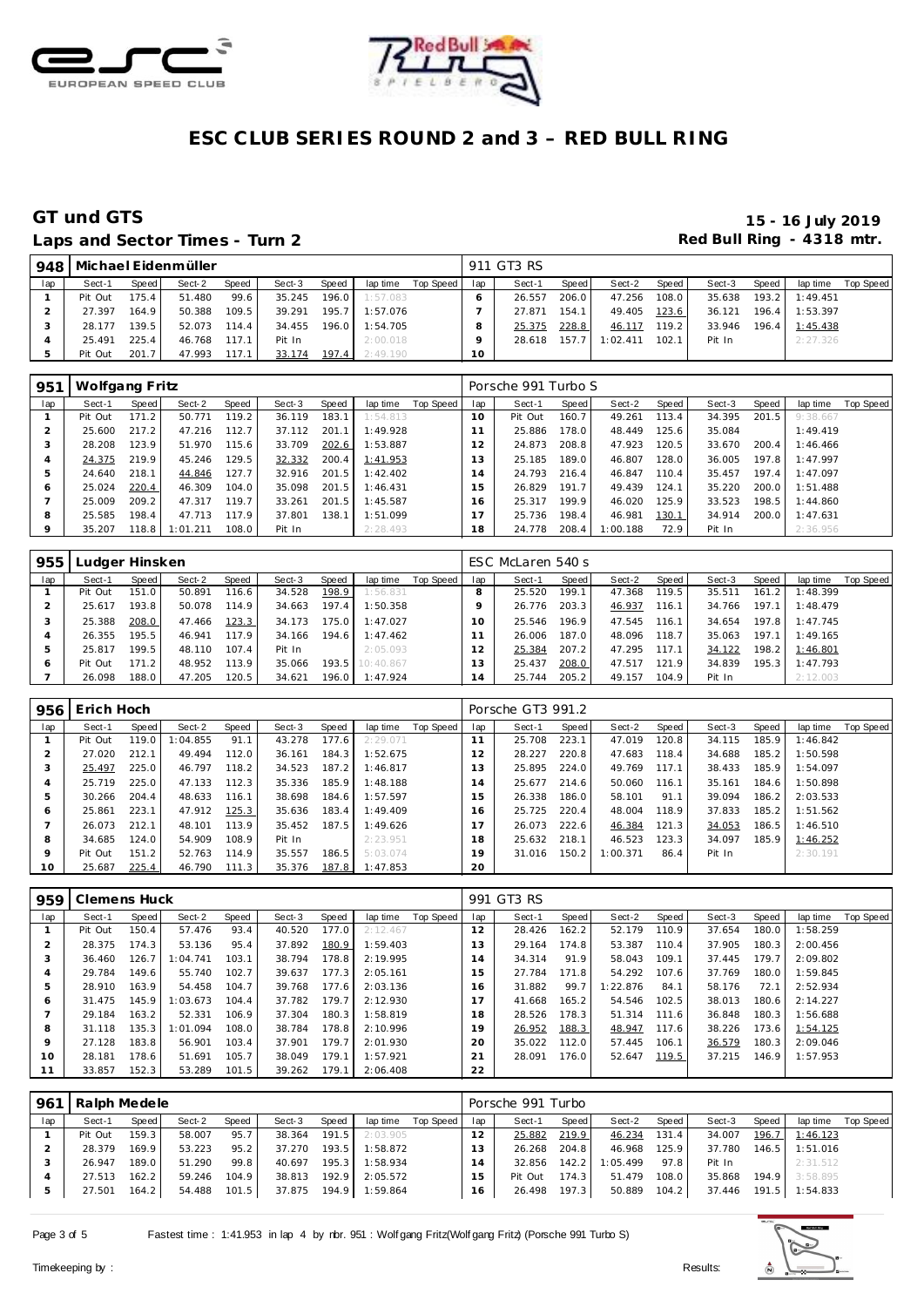



|         | Laps and Sector Times - Turn 2 |       |                |       |        |                       |                 |              |       |                    |        | Red Bull Ring - 4318 mtr |  |
|---------|--------------------------------|-------|----------------|-------|--------|-----------------------|-----------------|--------------|-------|--------------------|--------|--------------------------|--|
|         | 28.598                         | 182.9 | 52.854 101.9   |       |        | 39.043 193.2 2:00.495 | 17 <sup>1</sup> | 27.034       |       | 203.3 51.118 113.7 |        | 36.532 194.6 1:54.684    |  |
|         | 28.430                         | 176.3 | 50.740         | 105.7 |        | 36.418 193.9 1:55.588 | 18              | 26.688       | 199.9 | 50.232 109.5       | 35.731 | 193.9 1:52.651           |  |
| 8       | 26.806                         | 193.1 | 50.899         | 106.5 | 36.148 | 190.8 1:53.853        | 19              | 26.673       | 201.7 | 50.447 111.6       |        | 34.838 195.3 1:51.958    |  |
| $\circ$ | 27.126                         | 191.0 | $51.926$ 111.1 |       |        | 36.706 194.2 1:55.758 | 20              | 26.415       | 205.6 | $50.241$ 111.1     | 37.268 | 152.1 1:53.924           |  |
| 10      | 29.319                         | 190.0 | 50.405         | 110.0 | Pit In | 2:07.064              | 21              | 34.709 128.3 |       | $1:07.305$ 91.1    | Pit In | 2:39.722                 |  |
| 11      | Pit Out                        | 161.9 | 48.674 132.0   |       | 33.484 | 183.7 3:31.942        | 22              |              |       |                    |        |                          |  |

| 962           |         |       | Alexander Muacevic |       |        |       |          |           |     | Porsche 991 GT3 |       |        |       |        |       |          |           |
|---------------|---------|-------|--------------------|-------|--------|-------|----------|-----------|-----|-----------------|-------|--------|-------|--------|-------|----------|-----------|
| lap           | Sect-1  | Speed | Sect-2             | Speed | Sect-3 | Speed | lap time | Top Speed | lap | Sect-1          | Speed | Sect-2 | Speed | Sect-3 | Speed | lap time | Top Speed |
|               | Pit Out | 153.6 | 52.557             | 113.9 | 35.931 | 184.6 | 1:58.484 |           |     | 27.796          | 190.3 | 49.830 | 109.1 | Pit In |       | 2:17.337 |           |
|               | 28.020  | 75.4  | 52.453             | 104.0 | 37.780 | 184.3 | 1:58.253 |           |     | Pit Out         | 170.7 | 49.506 | 123.3 | 36.282 | 184.3 | 7:58.288 |           |
| 3             | 27.435  | 187.7 | 50.243             | 107.4 | 36.595 | 184.6 | 1:54.273 |           |     | 27.080          | 200.2 | 49.036 | 120.3 | 35.675 | 185.2 | 1:51.791 |           |
|               | 27.369  | 149.8 | 59.130             | 110.0 | 37.021 | 177.3 | 2:03.520 |           |     | 27.138          | 195.2 | 49.273 | 120.8 | 35.124 | 184.0 | 1:51.535 |           |
| $\mathcal{P}$ | 29.642  | 166.2 | 55.228             | 113.7 | 37.748 | 182.7 | 2:02.618 |           |     | 27.437          | 189.3 | 49.673 | 118.7 | 35.600 | 183.1 | 1:52.710 |           |
| 6             | 28.600  | 160.0 | 54.587             | 99.3  | 39.958 | 178.2 | 2:03.145 |           | 3   | 28.004          | 179.2 | 48.576 | 121.3 | Pit In |       | 2:13.560 |           |
|               | 29.854  | 163.7 | 51.372             | 117.6 | 35.281 | 184.6 | 1:56.507 |           | 14  |                 |       |        |       |        |       |          |           |

|     | 963   Jan Rehnig |       |        |       |        |       |          |           | GT3 RS |        |         |        |       |        |       |          |           |
|-----|------------------|-------|--------|-------|--------|-------|----------|-----------|--------|--------|---------|--------|-------|--------|-------|----------|-----------|
| lap | Sect-1           | Speed | Sect-2 | Speed | Sect-3 | Speed | lap time | Top Speed | lap    | Sect-1 | Speed I | Sect-2 | Speed | Sect-3 | Speed | lap time | Top Speed |
|     | Pit Out          | 190.0 | 49.484 | 121.3 | 34.466 | 186.9 | 1:51.897 |           |        | 28.485 | 109.6   | 49.202 | 133.7 | 33.368 | 181.5 | 1:51.055 |           |
|     | 25.655           | 215.1 | 47.146 | 119.7 | 33.626 | 188.8 | 1:46.427 |           |        | 26.047 | 220.8   | 46.839 | 136.4 | 32.851 | 190.1 | 1:45.737 |           |
|     | 25.400           | 216.4 | 47.390 | 130.8 | 32.773 | 190.1 | 1:45.563 |           |        | 25.486 | 214.6   | 49.266 | 130.8 | 32.488 | 188.8 | 1:47.240 |           |
|     | 25.446           | 198.0 | 46.663 | 131.4 | Pit In |       | 1:59.424 |           |        | 25.410 | 215.5   | 48.780 | 131.1 | Pit In |       | 2:00.963 |           |
|     | Pit Out          | 188.7 | 52.046 | 114.6 | 37.546 | 185.9 | 3:28.739 |           | ' O    |        |         |        |       |        |       |          |           |

| 965 | Stefan Rödler |       |        |       |        |       |          |           | GT <sub>3</sub> |         |       |        |       |        |       |          |           |
|-----|---------------|-------|--------|-------|--------|-------|----------|-----------|-----------------|---------|-------|--------|-------|--------|-------|----------|-----------|
| lap | Sect-1        | Speed | Sect-2 | Speed | Sect-3 | Speed | lap time | Top Speed | lap             | Sect-1  | Speed | Sect-2 | Speed | Sect-3 | Speed | lap time | Top Speed |
|     | Pit Out       | 194.5 | 46.960 | 132.0 | 34.352 | 182.7 | 1:55.344 |           | 13              | 26.903  | 215.5 | 46.495 | 128.6 | Pit In |       | 1:57.261 |           |
| 2   | 26.225        | 220.4 | 45.752 | 140.6 | 33.750 | 185.2 | 1:45.727 |           | $\overline{a}$  | Pit Out | 216.8 | 47.172 | 128.9 | 35.369 | 183.7 | 3:45.909 |           |
| 3   | 26.174        | 220.8 | 47.221 | 129.2 | 34.510 | 183.1 | 1:47.905 |           | 15              | 26.203  | 217.7 | 47.157 | 128.3 | 34.431 | 185.2 | 1:47.791 |           |
| 4   | 25.812        | 205.6 | 47.162 | 133.0 | 34.201 | 180.9 | 1:47.175 |           | 16              | 26.149  | 191.3 | 48.949 | 117.6 | 34.772 | 184.6 | 1:49.870 |           |
| 5   | 26.289        | 219.9 | 47.054 | 129.2 | 34.876 | 182.4 | 1:48.219 |           |                 | 26.539  | 214.6 | 47.003 | 125.9 | 34.224 | 185.2 | 1:47.766 |           |
| 6   | 26.320        | 180.7 | 54.008 | 126.2 | 37.363 | 182.1 | 1:57.691 |           | 18              | 26.010  | 218.1 | 45.965 | 134.3 | 34.508 | 185.9 | 1:46.483 |           |
|     | 28.530        | 162.4 | 51.152 | 117.4 | 35.494 | 183.7 | 1:55.176 |           | 19              | 27.077  | 202.9 | 49.805 | 102.5 | 35.981 | 184.0 | 1:52.863 |           |
| 8   | 27.504        | 188.3 | 50.509 | 115.9 | 36.054 | 182.1 | 1:54.067 |           | 20              | 25.458  | 219.9 | 46.249 | 135.7 | 34.148 | 185.6 | 1:45.855 |           |
| 9   | 26.485        | 209.2 | 48.712 | 128.0 | 35.991 | 182.1 | 1:51.188 |           | 21              | 26.293  | 210.8 | 47.040 | 119.2 | 36.147 | 184.3 | 1:49.480 |           |
| 10  | 26.204        | 211.7 | 47.125 | 129.8 | 34.694 | 182.7 | 1:48.023 |           | 22              | 25.819  | 216.4 | 46.848 | 128.9 | 35.175 | 184.0 | 1:47.842 |           |
| 11  | 26.324        | 209.2 | 47.025 | 128.6 | 34.697 | 184.6 | 1:48.046 |           | 23              | 26.150  | 219.0 | 46.900 | 135.0 | 34.357 | 184.9 | 1:47.407 |           |
| 12  | 25.839        | 208.0 | 48.247 | 125.6 | 37.004 | 180.3 | 1:51.090 |           | 24              |         |       |        |       |        |       |          |           |

| 966     | Rödler-Rödler |       |        |       |        |         |          |           | GT4 |        |       |        |       |        |       |          |           |
|---------|---------------|-------|--------|-------|--------|---------|----------|-----------|-----|--------|-------|--------|-------|--------|-------|----------|-----------|
| lap     | Sect-1        | Speed | Sect-2 | Speed | Sect-3 | Speed   | lap time | Top Speed | lap | Sect-1 | Speed | Sect-2 | Speed | Sect-3 | Speed | lap time | Top Speed |
|         | Pit Out       | 123.7 | 54.911 | 106.3 | 38.237 | 169.5   | 2:08.356 |           | 10  | 27.785 | 185.7 | 50.226 | 121.9 | 36.114 | 161.9 | 1:54.125 |           |
|         | 28.733        | 172.1 | 56.270 | 103.8 | 37.998 | 172.8   | 2:03.001 |           |     | 28.727 | 174.3 | 55.501 | 94.7  | 40.614 | 169.5 | 2:04.842 |           |
|         | 28.836        | 176.3 | 51.674 | 99.3  | 37.073 | 172.8   | 1:57.583 |           |     | 30.907 | 171.5 | 50.219 | 111.6 | 36.395 | 172.8 | 1:57.521 |           |
|         | 28.933        | 165.7 | 54.475 | 107.8 | 38.662 | 172.5   | 2:02.070 |           | 3   | 28.308 | 180.4 | 49.229 | 110.9 | 35.419 | 176.8 | 1:52.956 |           |
| 5       | 28.827        | 176.6 | 50.804 | 118.4 | 40.844 | 166.4   | 2:00.475 |           | 4   | 27.856 | 181.0 | 51.179 | 69.3  | 53.705 | 169.3 | 2:12.740 |           |
| 6       | 31.895        | 122.9 | 52.320 | 109.5 | 37.473 | 173.1   | 2:01.688 |           | .5  | 28.565 | 173.4 | 50.283 | 109.1 | 36.645 | 171.4 | 1:55.493 |           |
|         | 28.552        | 176.3 | 56.018 | 118.7 | 36.497 | 172.8   | 2:01.067 |           | 6   | 27.930 | 176.0 | 49.722 | 116.9 | 35.065 | 173.4 | 1:52.717 |           |
| 8       | 28.321        | 168.3 | 54.529 | 91.7  | Pit In |         | 2:19.379 |           |     | 27.547 | 188.0 | 49.356 | 108.4 | 35.083 | 174.8 | 1:51.986 |           |
| $\circ$ | Pit Out       | 174.3 | 53.046 | 124.1 | 36.337 | 173.6 I | 4:07.223 |           | 8   | 28.825 | 170.7 | 51.330 | 105.5 | Pit In |       | 2:15.865 |           |

| 967     | Martin Salzgeber |       |          |       |        |       |          |           |     | Porsche 911 GT3-991 Serie 2 |       |          |       |        |       |          |           |
|---------|------------------|-------|----------|-------|--------|-------|----------|-----------|-----|-----------------------------|-------|----------|-------|--------|-------|----------|-----------|
| lap     | Sect-1           | Speed | Sect-2   | Speed | Sect-3 | Speed | lap time | Top Speed | lap | Sect-1                      | Speed | Sect-2   | Speed | Sect-3 | Speed | lap time | Top Speed |
|         | Pit Out          | 157.4 | 51.746   | 107.1 | 37.711 | 189.5 | 1:58.720 |           | 10  | 26.116                      | 201.4 | 47.849   | 121.3 | 36.149 | 186.5 | 1:50.114 |           |
|         | 27.524           | 171.5 | 50.181   | 108.4 | 34.563 | 189.1 | 1:52.268 |           |     | 26.975                      | 189.0 | 47.838   | 130.4 | 33.840 | 186.9 | 1:48.653 |           |
| 3       | 26.439           | 145.5 | :00.032  | 113.4 | 36.452 | 188.5 | 2:02.923 |           | 12  | 26.015                      | 210.4 | 47.643   | 105.9 | 44.741 | 135.7 | 1:58.399 |           |
| 4       | 27.466           | 165.9 | 54.484   | 109.3 | 34.724 | 188.2 | 1:56.674 |           | 13  | 37.738                      | 116.8 | 1:05.627 | 93.6  | Pit In |       | 2:39.378 |           |
| 5       | 26.031           | 209.2 | 48.991   | 129.8 | 33.894 | 189.1 | 1:48.916 |           | 14  | Pit Out                     | 187.3 | 47.863   | 125.9 | 32.733 | 188.5 | 4:47.406 |           |
| 6       | 25.796           | 215.5 | 47.134   | 130.4 | 32.676 | 190.8 | 1:45.606 |           | 15  | 25.894                      | 215.1 | 46.127   | 123.3 | 32.653 | 188.5 | 1:44.674 |           |
|         | 30.688           | 121.0 | 1:03.439 | 91.5  | Pit In |       | 2:33.074 |           | 16  | 25.340                      | 213.4 | 48.657   | 103.8 | 39.571 | 165.1 | 1:53.568 |           |
| 8       | Pit Out          | 196.9 | 47.378   | 120.3 | 32.882 | 187.5 | 5:36.559 |           |     | 32.738                      | 118.8 | 1:00.623 | 119.2 | Pit In |       | 2:42.585 |           |
| $\circ$ | 26.846           | 180.1 | 47.249   | 121.6 | 33.112 | 187.5 | 1:47.207 |           | 18  |                             |       |          |       |        |       |          |           |